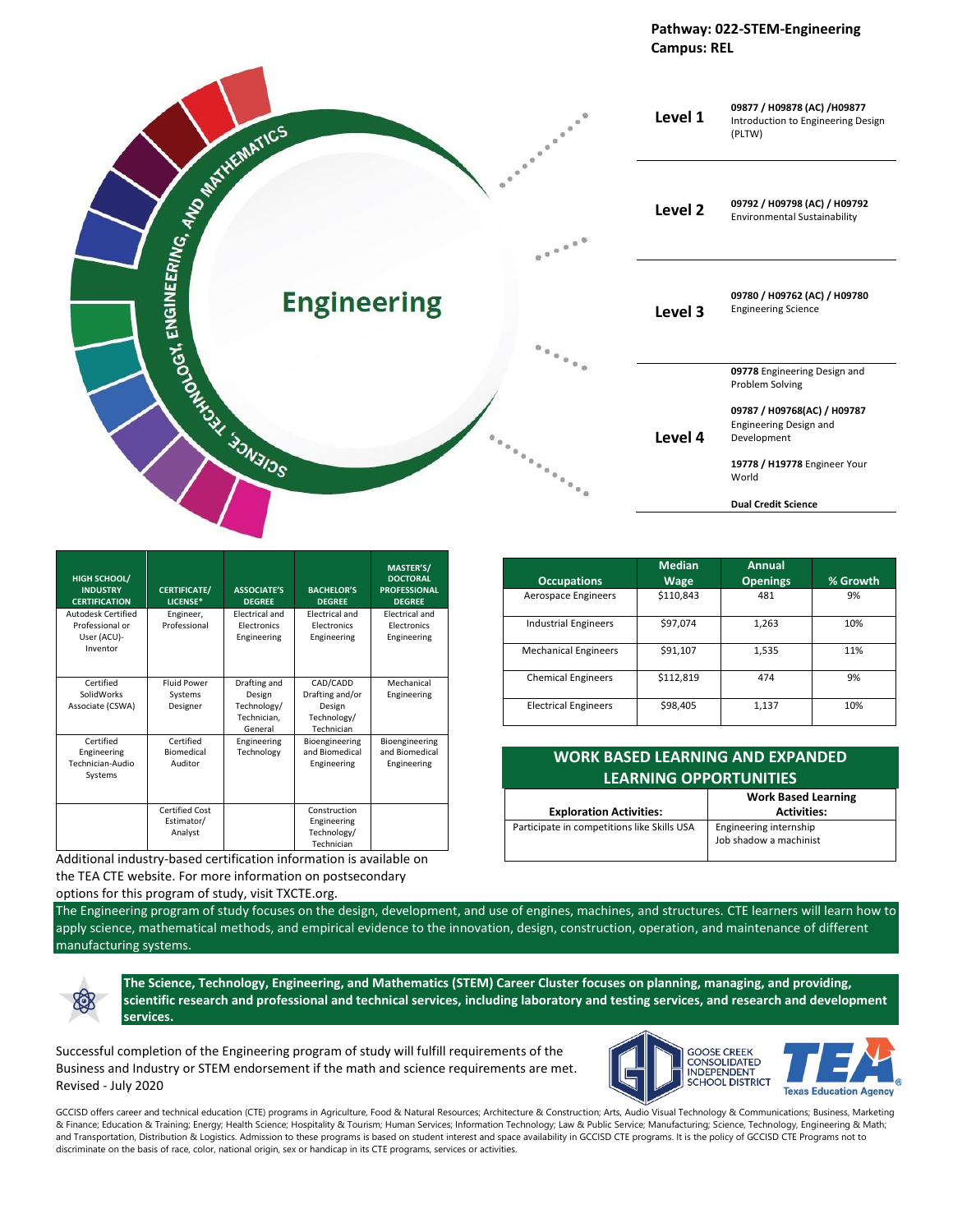## **COURSE INFORMATION**

#### **09877 HOPRET 19877 INTRODUCTION TO ENGINEERING DESIGN (PLTW) GPA Level: Pre-AP**<br>GPA Level: Honors

**GPA Level: Honors**

#### Grade Level: 9-12 Service ID: N1303742 (1 cr.) Prerequisites: None

In this Project Lead the Way course, students dig deep into the engineering design process, applying math, science, and engineering standards to hands-on projects. They work both individually and in teams to design solutions to a variety of problems using 3D modeling software and use an engineering notebook to document their work.

| 09792<br>H09878 / H09792 | <b>ENVIRONMENTAL SUSTAINABILITY (PLTW)</b> |                                                          | <b>GPA Level: Regular</b><br><b>GPA Level: Honors</b> |
|--------------------------|--------------------------------------------|----------------------------------------------------------|-------------------------------------------------------|
| Grade Level: 11-12       | Service ID: N1303747 (1 cr.)               | Prerequisites: Introduction to Engineering Design (PLTW) |                                                       |

In Environmental Sustainability, students investigate and design solutions in response to real-world challenges related to clean and abundant drinking water, food supply, and renewable energy. Applying their knowledge through hands-on activities and simulations, students research and design potential solutions to these true-to-life challenges.

| 09780<br>H09762 / H09780 | <b>LENGINEERING SCIENCE</b>  |                                                                                                     | <b>GPA Level: Regular</b><br><b>GPA Level: Honors</b> |
|--------------------------|------------------------------|-----------------------------------------------------------------------------------------------------|-------------------------------------------------------|
| Grade Level: 11-12       | Service ID: 13037500 (1 cr.) | Prerequisites: Introduction to Engineering Design, Algebra I,<br>Biology, Chemistry, IPC or Physics |                                                       |

In this Project Lead the Way course, students dig deep into the engineering design process, applying math, science, and engineering standards to hands-on projects. They work both individually and in teams to design solutions to a variety of problems using 3D modeling software and use an engineering notebook to document their work.

| 09778              | <b>O9778 ENGINEERING DESIGN &amp; PROBLEM SOLVING</b> |                                                              | <b>GPA Level: Regular</b> |
|--------------------|-------------------------------------------------------|--------------------------------------------------------------|---------------------------|
| Grade Level: 11-12 | Service ID: 13037300 (1 cr.)                          | Prerequisites: Geometry & Algebra I<br><b>Science Credit</b> |                           |

Are you interested in modern technology and engineering? This yearlong course focuses on the fundamentals of modern engineering and technology. Students will apply math, science and technology to engineering problems as well as develop computer skills. Students will be part of teams that work together to complete engineering projects. The engineering examples utilized in this course are based on representations of mechanical engineering, civil engineering, electrical engineering, aerospace engineering, and many other disciplines within the field of engineering. Upon completion of the course, students will have an understanding of how engineers design and build new technologies using math, science and ingenuity. Students unfamiliar with engineering will be exposed to a variety of career opportunities in related fields.

| 09787<br>H09768 / H09787 | <b>ENGINEERING DESIGN &amp; DEVELOPMENT (PLTW)</b> |                                             | <b>GPA Level: Pre-AP</b><br><b>GPA Level: Honors</b> |
|--------------------------|----------------------------------------------------|---------------------------------------------|------------------------------------------------------|
| Grade Level: 12          | Service ID: 13036500 (1 cr.)                       | Prerequisites: Environmental Sustainability |                                                      |

The knowledge and skills students acquire throughout the Project Lead The Way Engineering curriculum come together in Engineering Design and Development (EDD). Students will generate a culminating capstone project using the engineering design process. They will identify a problem and then research, design, and test a solution. Students will present their solution to a panel of engineers and industry partners. Students apply the professional skills they have developed to document a design process to standards, completing EDD ready to take on any postsecondary program or career.

GCCISD offers career and technical education (CTE) programs in Agriculture, Food & Natural Resources; Architecture & Construction; Arts, Audio Visual Technology & Communications; Business, Marketing & Finance; Education & Training; Energy; Health Science; Hospitality & Tourism; Human Services; Information Technology; Law & Public Service; Manufacturing; Science, Technology, Engineering & Math; and Transportation, Distribution & Logistics. Admission to these programs is based on student interest and space availability in GCCISD CTE programs. It is the policy of GCCISD CTE Programs not to discriminate on the basis of race, color, national origin, sex or handicap in its CTE programs, services or activities.